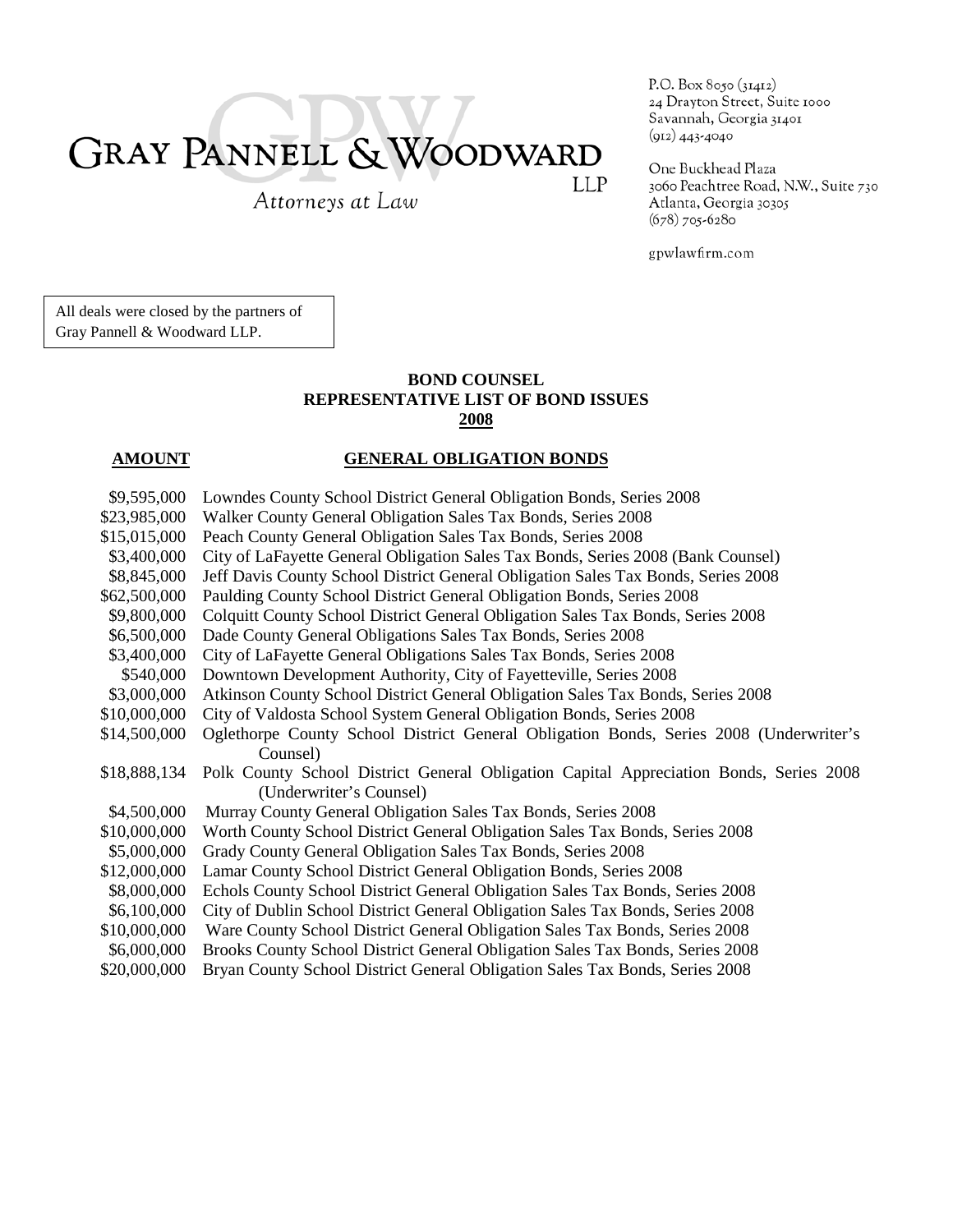## **AMOUNT** REVENUE BONDS

| \$3,400,000                 | Bleckley County School Building Authority Revenue Bonds (Middle School Project),                                                  |
|-----------------------------|-----------------------------------------------------------------------------------------------------------------------------------|
|                             | Series 2008 (Underwriter's Counsel)                                                                                               |
| \$15,000,000                | Valdosta-Lowndes County Industrial Economic Development Taxable Revenue Bonds (Land                                               |
|                             | Bank Project), Series 2008 (Underwriter's Counsel)                                                                                |
| \$4,500,000                 | Winder-Barrow Industrial Building Authority (Callaway Realty Investment, LLC Project),                                            |
|                             | Series 2008                                                                                                                       |
| \$2,375,000                 | Meriwether Industrial Development Authority Revenue Bonds, Series 2008 (Bank Counsel)                                             |
| \$175,000,000               | Effingham County Industrial Development Authority Taxable Revenue Bonds (EFACED)                                                  |
|                             | Power Transformers, Inc. Project), Series 2008 (Issuer's Counsel)                                                                 |
| \$4,000,000                 | Brunswick-Glynn County Joint Water and Sewer Commission Revenue Bonds (Glynn County                                               |
|                             | Wastewater Improvement Project), Series 2008                                                                                      |
| \$45,000,000                | Jackson County Industrial Development Authority Revenue Bond (Jackson County Economic                                             |
|                             | Development Projects), Series 2008                                                                                                |
| \$7,000,000                 | Savannah Economic Development Authority Special Facility Airport Revenue Bonds (Holland                                           |
|                             | Sheltair Aviation Group Project) Adjustable Rate Series 2009C                                                                     |
| \$228,230,000               | Unified Government Athens-Clarke County Water and Sewerage Revenue Bonds, Series 2008<br>(Underwriter's Counsel)                  |
| \$1,750,000                 | City of Lakeland Water and Sewerage Revenue Refunding Bonds, Series 2008 (Bank Counsel)                                           |
| \$7,500,000                 | Gilmer County Building Authority Revenue Bonds, Series 2008A & B                                                                  |
| \$2,375,000                 | Meriwether County Industrial Development Authority Revenue Bonds, Series 2008                                                     |
| \$5,000,000                 | Liberty County Public Facilities Authority Revenue Bonds, Series 2008                                                             |
| \$800,000                   | City of Blue Ridge First Interim Water & Sewer Revenue Bonds, Series 2008                                                         |
| \$800,000                   | City of Lakeland Water and Sewerage Revenue Refunding Bonds, Series 2008                                                          |
| \$9,463,000                 | City of West Point Water and Sewer System Interim Revenue Bond, Series 2008                                                       |
| \$24,270,000                | Macon Water Authority Water and Sewer Revenue Refunding Bonds, Series 2008                                                        |
| \$3,750,000                 | Evans Counts Industrial Development Authority Revenue Bond (Pinewood Christian                                                    |
|                             | Academy, Inc. Project), Series 2008                                                                                               |
| \$7,395,000                 | City of Eastman Water and Sewer Interim Revenue Bond, Series 2008                                                                 |
| \$10,000,000                | Liberty County Industrial Authority Water and Sewer Revenue Bond, Series 2008                                                     |
| \$1,751,500                 | City of Walthourville Water and Sewer Revenue Bond, Series 2008                                                                   |
| \$9,000,000                 | Sinclair Water Authority Revenue Bonds, Series 2008A                                                                              |
| \$3,514,320                 | Sinclair Water Authority Revenue Bonds, Series 2008B                                                                              |
| \$2,200,000                 | Sinclair Water Authority Revenue Bonds, Series 2008C                                                                              |
| \$4,500,000                 | Laurens County Public Facilities Authority Revenue Bonds (City of Dublin School District                                          |
|                             | Projects), Series 2008                                                                                                            |
|                             | \$4,755,000 City of Calhoun Water & Sewerage Revenue Bonds, Series 2008                                                           |
| \$5,725,000                 | Savannah Economic Development Authority Revenue Bonds (Saint Andrews School Project),                                             |
|                             | Series 2008                                                                                                                       |
| \$26,245,000                | Savannah Economic Development Authority Revenue Refunding and Improvement Bonds                                                   |
|                             | (SSU Foundation Real Estate Ventures, LLC – University Village Project),                                                          |
|                             | Series 2008A                                                                                                                      |
| \$22,975,000                | Savannah Economic Development Authority Revenue Bonds (SSU Foundation Real Estate                                                 |
|                             | Ventures, LLC – Indigo Pointe Project), Series 2008B                                                                              |
| \$5,214,320<br>\$10,000,000 | Sinclair Water Authority Interim Revenue Bond, Series 2008<br>Effingham County Industrial Development Authority Revenue Refunding |
| \$10,000,000                |                                                                                                                                   |
|                             | Development Authority of the City of Fairburn Revenue Bonds (Educational Campus),<br>Series 2008 (Bank Counsel)                   |